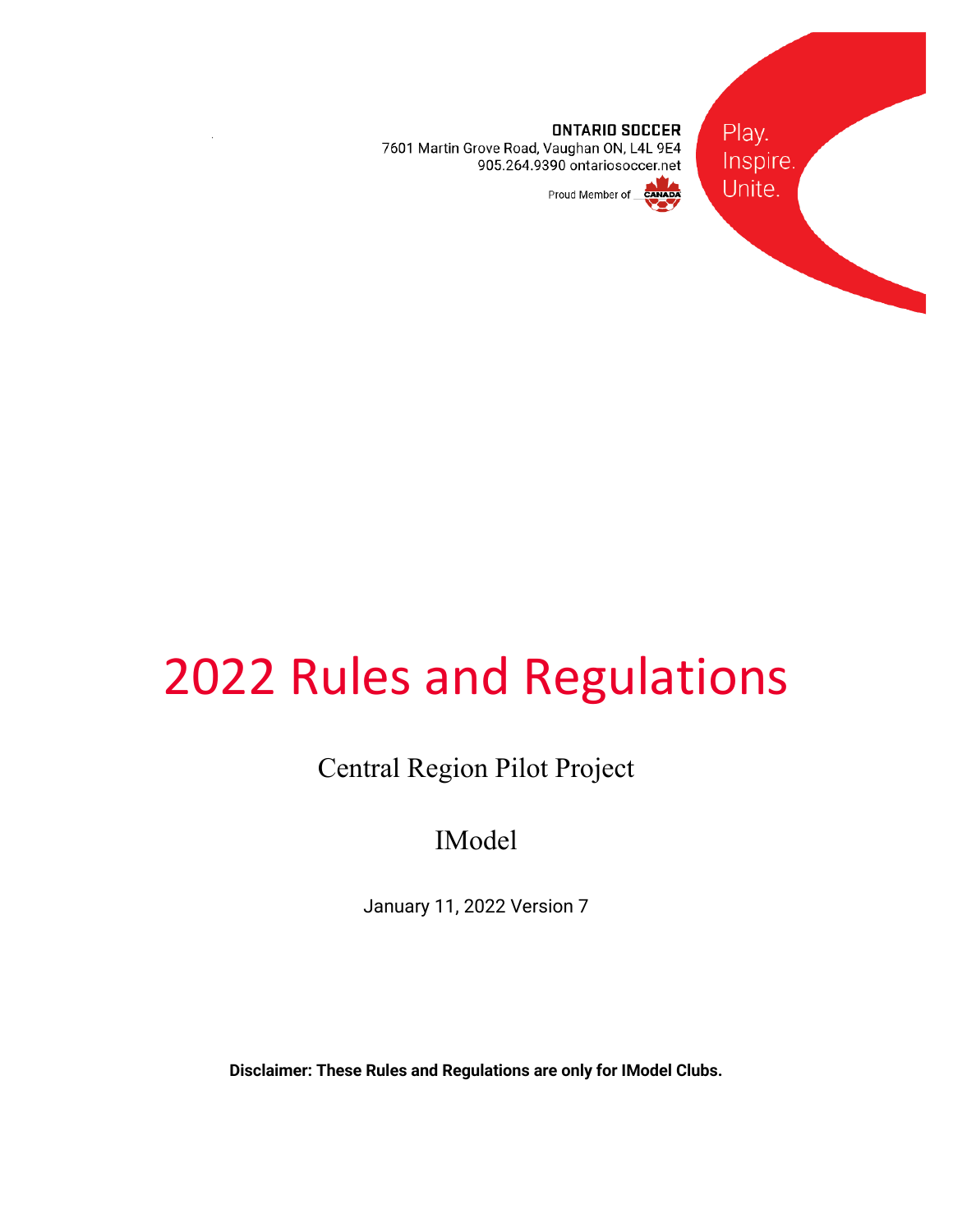# **Table of Contents**

| a) |  |  |
|----|--|--|
| b) |  |  |
| c) |  |  |
| d) |  |  |
|    |  |  |
|    |  |  |
|    |  |  |
|    |  |  |
|    |  |  |
|    |  |  |
|    |  |  |
|    |  |  |
|    |  |  |
|    |  |  |
|    |  |  |
|    |  |  |
|    |  |  |
|    |  |  |
|    |  |  |
|    |  |  |
|    |  |  |
|    |  |  |
|    |  |  |
|    |  |  |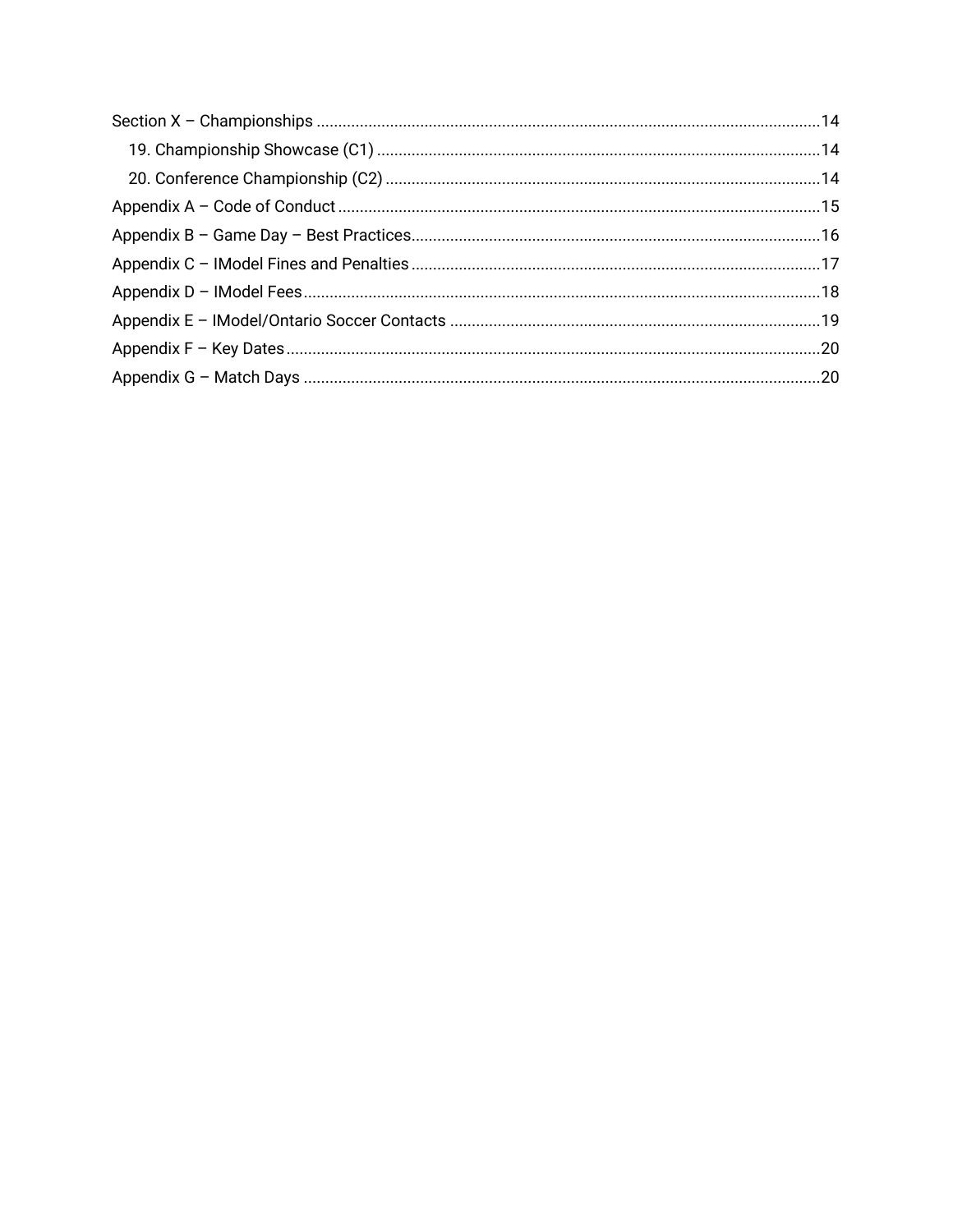## Section I – IModel

#### *The IModel Soccer League*

- a) The IModel is a pilot project for Central Region which will be administered in partnership with Ontario Soccer, District Associations and DG Sports Inc.
- b) The IModel is a league comprised of Clubs from the Central Region Districts ONLY. The rules and regulations outlined in this document pertain solely to the IModel pilot project. If they are differing rules between Competitive 1(C1) and Qualifying (Q) / Competitive 2 (C2) they will be specified in this document.
- c) The IModel league is open to any properly registered club in good standing as defined by the District Association they are registered with. Teams from districts within the Central Region that do not offer an IModel division may apply to participate in a neighboring District but are subject to approval from the respective District Associations.
- d) Any rules or regulations not addressed within this document will be deferred to the Ontario Soccer Operational Procedures. Final authority on the use or interpretation of a rule or regulation rests with Ontario Soccer's Chief Executive Officer.

Note: The term "Club" refers to both Clubs and Academies as per Ontario Soccer Operational Procedures, Section 1 – Governing Documents. Definition 1.20.

#### *Code of Conduct*

- a) All IModel Clubs must abide by all Governing Documents of Ontario Soccer and IModel.
- b) IModel Clubs are responsible for the conduct of their membership; team officials, players, spectators/parents, administrators, etc., and are expected to maintain conduct in accordance with Ontario Soccer's Code of Conduct Policy and Ethics Policy and also the IModel Code of Conduct set out in "**Appendix A" of this document.**

## *Playing Rules*

a) The Laws of the Game shall be those adopted by International Football Association Board (IFAB) and shall come into force as mandated by Canada Soccer unless stated otherwise in this document.

#### *Uniforms*

- a) For all games in the IModel, all teams are required to bring two distinctive kits to all games.
- b) In cases where kits are similar in colours, the AWAY team must change their kit.
- c) NO taped numbers on uniforms will be permitted.
- d) All players must have unique number on their jersey.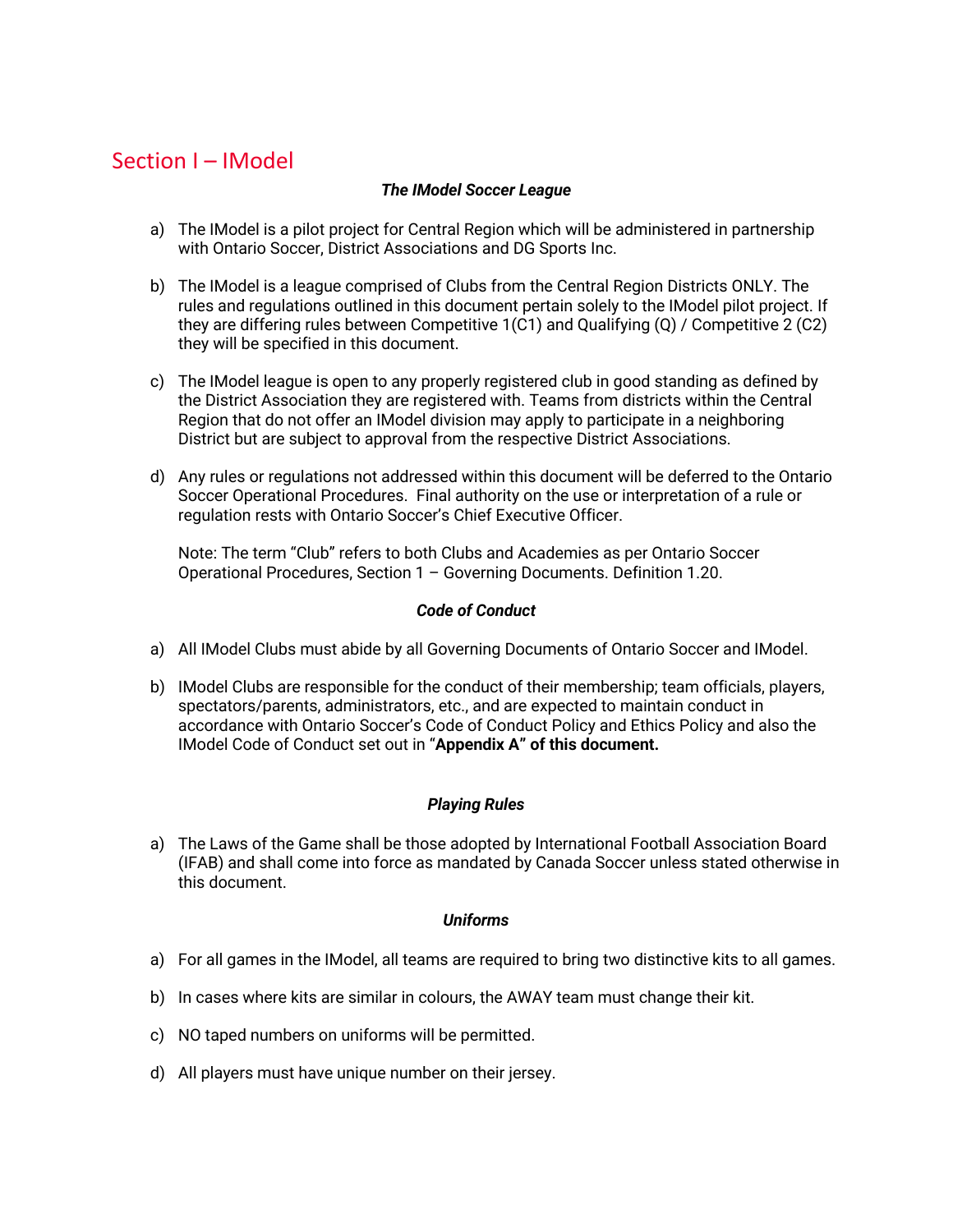## Section II – Registration and Player Eligibility

#### *Registration*

Clubs participating in IModel competition are required to register all players and team officials with their club and District. All participants shall be registered to Ontario Soccer in accordance with Ontario Soccer's Operational Procedures Section 5.0 Registration.

#### *Player Identification*

- a) Validated player and team official Ontario Soccer Registration Identification and the District Approved SportsEngine Roster (DASER) must be present at all times.
- b) The inspection of Ontario Soccer Registration Identification and the District Approved SportsEngine Roster (DASER) by the opposing Club is mandatory and must not delay the scheduled kick off. Best Practices for the Inspection Procedure are outlined in "Appendix B".
- c) Only players and team officials for whom identification is made available for inspection may have their names entered on the game day roster and be eligible to play/coach. Players and team officials without proper identification are **NOT ELIGIBLE TO PLAY.**
- d) Protest pertaining to the eligibility of a player will not be permitted if the identification check was not completed prior to the game.
- e) Players arriving late to the game must have their Ontario Soccer Registration Identification checked by an opposing team official prior to entering the field of play. (Match Officials discretion)
- f) Games will be not be played unless there is at least one certified Coach on the bench with valid identification.

## *Player Eligibility*

## a) Number of Players

The maximum number of named, dressed and played players that may be recorded on a game sheet in any one game is eighteen (18).

## b) Rosters

- i. Game Sheets are generated through the IModel's League Management System (E2E)
- ii. Each team MUST print three (3) copies to be brought to the game to provide to the match official.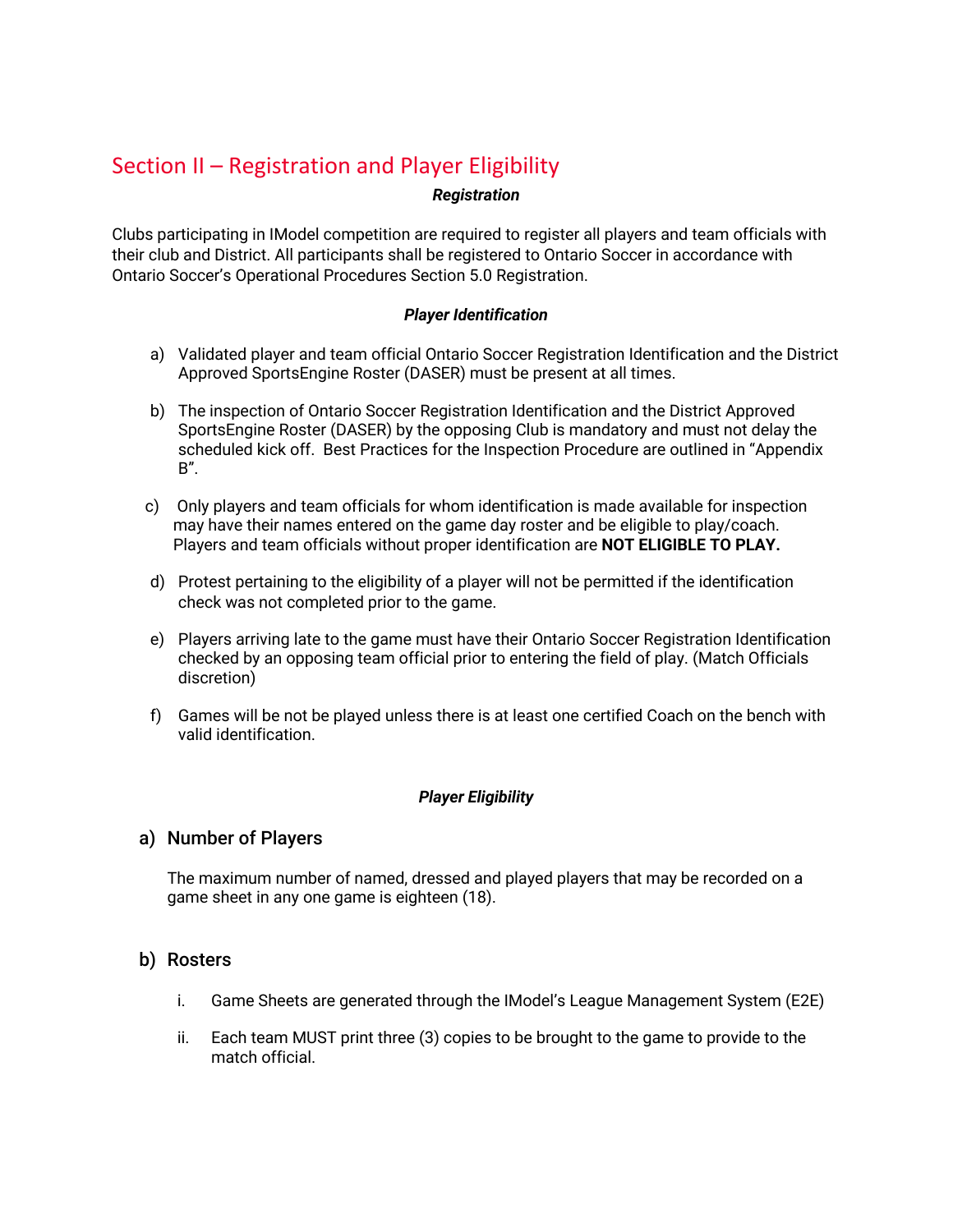iii. A maximum of 18 players may be listed to the game sheet with a maximum of four (4) team officials. Only those listed will be permitted to sit on the bench or in the designated bench area.

## c) Call-Ups

- i. "Call-up" players must be registered with a team from the same Club (To meet the requirements of a call-up, the player MUST be called up to a higher age or division or league.)
- ii. Maximum number of call-ups per game are three (3) players.
- iii. A player may only be called up for a maximum of six (6) games in Qualifying, 6 in C1 or C2.
- iv. All players used as "Call Ups" MUST have properly validated Ontario Soccer Registration Identification.
- v. Players registered U12 are not permitted to be called up to U13.
- vi. Under no circumstance are players allowed to be called up from a higher level competition.

## d) Trial Registration Permits and Temporary Eligibility Permits

**Trial Registration Permits and Temporary Eligibility permits are not permitted in IModel.**

## f) Roster Deadlines

- i. The Roster Freeze date for IModel C1 is the start date for C1 (TBD) for the U13 to U18 divisions
- ii. Players registered to another club in the IModel are not permitted to transfer to another club participating in the IModel within the same season.
- iii. Players registered to a Club after the Roster Freeze date will not be allowed to play into the IModel.

## Section III – Club Responsibilities

#### *Responsibilities*

- a) The host Club for a League game shall ensure that the fields are assigned and are permitted, cleared and safe for set up ie. Field size and markings.
- b) The Club is responsible for all its players, team officials and spectators at all times (prior to, during and after the game until all have left the grounds and the parking lots.) It is the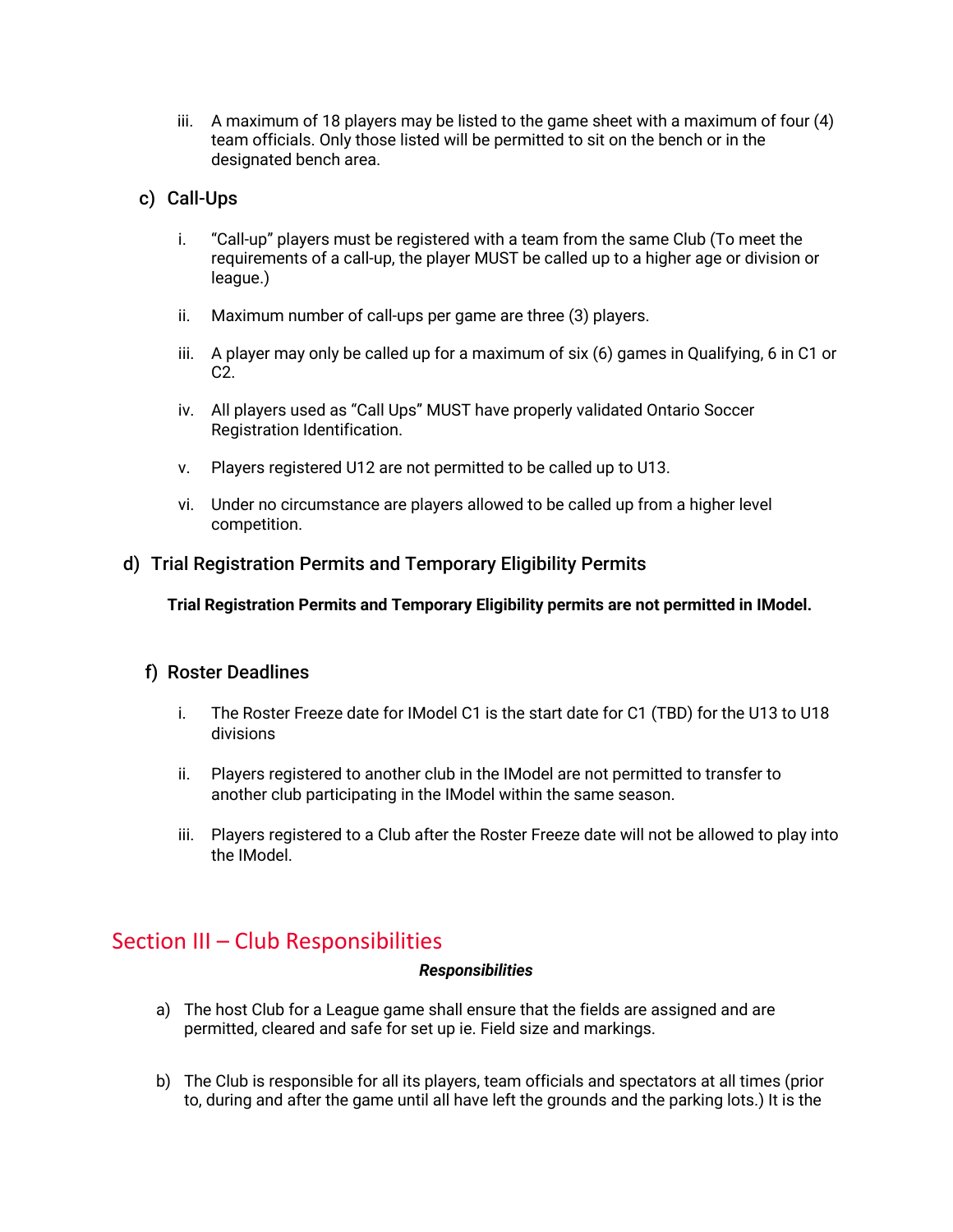responsibility of the Home Team to ensure the safety of all the participants and officials at all times.

- c) Technical Directors are not permitted to be registered on the Team Roster Report as the Coach of a team or squad, but can attend a competition in the technical area any time prior to, during or after the game provided they are listed on the game sheet.
- d) All teams MUST be represented by at least one individual at the District IModel Annual Administration meeting. Failure of a Team representative to attend this meeting will result in \$100 fine. Webinar attendance will be tracked and monitored.

## Section IV – Team Officials Responsibilities

#### *Team Officials*

- a) All Team Officials MUST be registered as per Ontario Soccer Operational Procedures Section 5 – Registration, and in compliance with their respective District Association processes.
- b) A certified coach with age appropriate certification (C License or higher) MUST be present in the technical area during each game or the game will not be played.
- c) Each team MUST supply the Match Officials with three (3) team sheets prior to the start of the game.
- d) Players and team official who are entered on the game sheet are considered to have participated in the game unless crossed off on the game sheets. This MUST be initialed by a team official.
- e) Both teams shall be responsible to report or confirm the score of the game via the league website (E2E) within 48 hours of the completion of the game.
- f) The Home Team is responsible for reporting to their respective league office if the game was rained out or otherwise incomplete within 24 hours.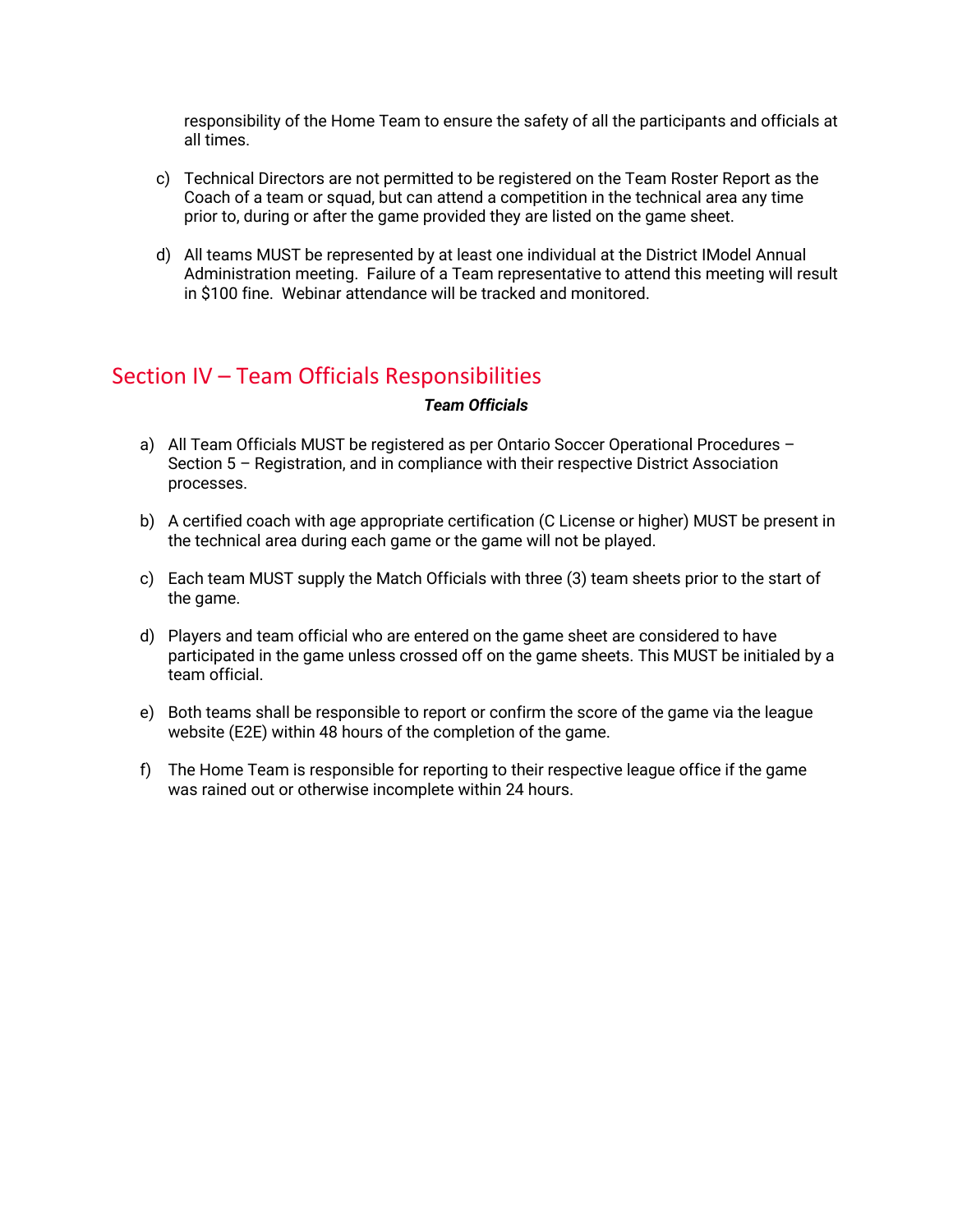## Section V – Competition Outside of IModel Qualifying/C1/C2

## *Competition Outside of IModel League Play*

- a) IModel Clubs are permitted to participate in Ontario Soccer sanctioned Exhibition Games, Festivals and Tournaments outside IModel scheduled league and festival play. Such participation requires appropriate approval and sanctioning through Ontario Soccer, and must be in line with approved Long Term Player Development (LTPD) matrix where applicable.
- b) Competition outside of IModel league play shall not conflict with any scheduled IModel games.
- c) Ontario Cup games take precedence over all IModel league games.

| <b>Playing Format</b>    | U13+                                         |
|--------------------------|----------------------------------------------|
| Format                   | 11 v 11                                      |
| <b>Team Size</b>         | 14 players max 20                            |
| <b>Duration</b>          | 2 x 40 mins (U13, U14)<br>2 x 45 mins (U15+) |
| <b>Scores/Standings</b>  | U13-U18 - Yes                                |
| <b>Substitutions</b>     | Unlimited<br>(any stoppage)                  |
| <b>Throw ins/Pass in</b> | Throw-in                                     |
| <b>Retreat Line</b>      | N/A                                          |
| <b>Offside</b>           | Yes, Offsides                                |
| Field                    | <b>FIFA</b>                                  |
| <b>Ball</b>              | Size 5                                       |
| <b>Max Goal Size</b>     | <b>FIFA</b>                                  |
| <b>Field Markings</b>    | <b>FIFA</b>                                  |
| <b>Officials</b>         | 1 Referee and 2 (AR)                         |

## Section VI – Competition Overview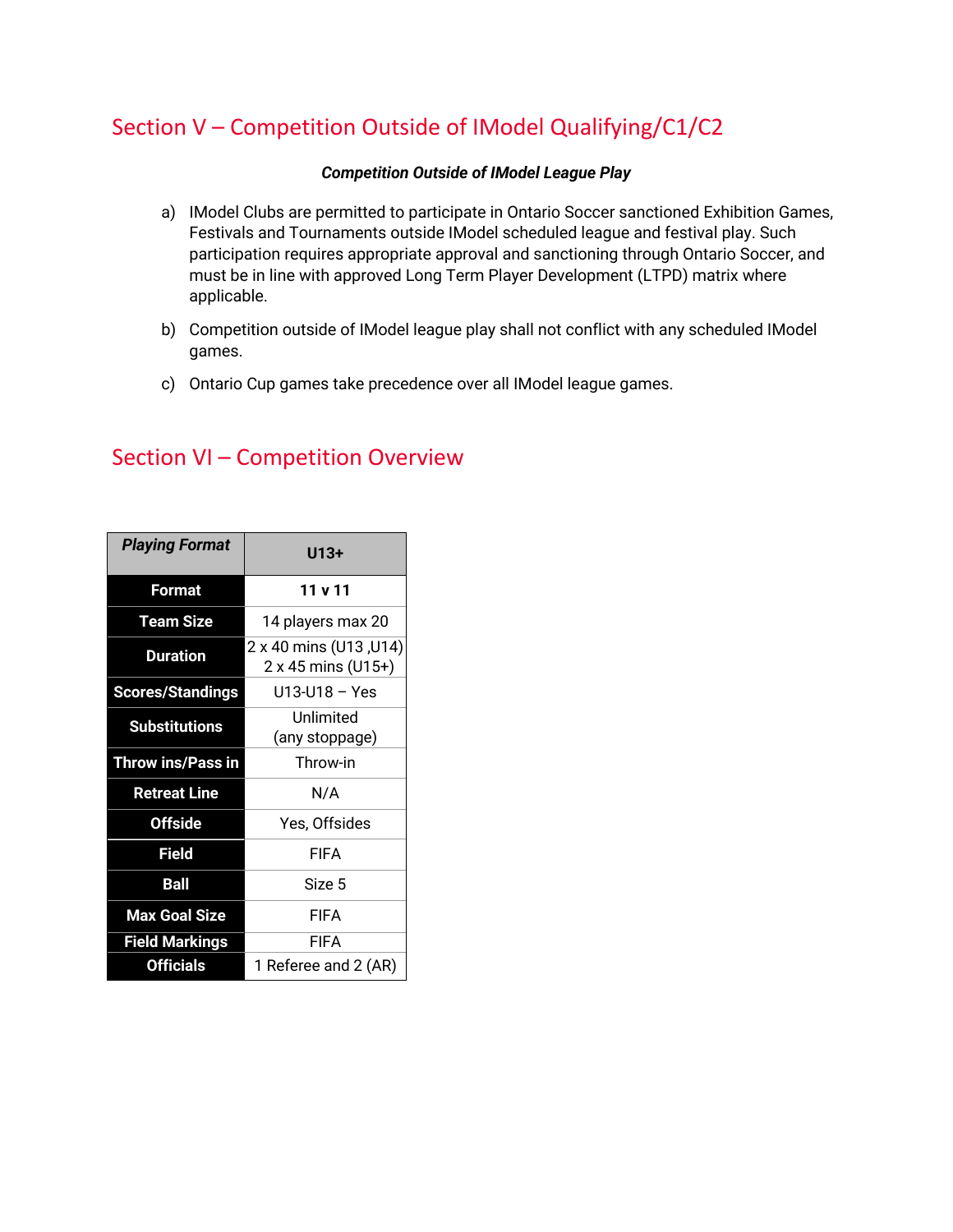## *12. Game Day*

## U13 + (11v11)

**Unlimited** substitutions (must not significantly alter flow of play)

- **IFAB Laws of the Game**
- Game Durations:
	- o **U13: 2 x 40** minute halves
	- o **U14: 2 x 40** minute halves
	- o **U15: 2 x 45** minute halves
	- o **U16: 2 x 45** minute halves
	- o **U17: 2 x 45** minute halves
	- o **U18: 2 x 45** minute halves



- A team must have a minimum of 7 players in order for the game to proceed. If a team is unable to field 7 players, the offending team will forfeit the game.
- Games abandoned, after two-thirds of the allotted time has elapsed, due to weather conditions will be considered complete and the score will stand.
- The Match Official is the sole timekeeper of the game.
- There will be no extra time or penalty kicks to determine a winner in the event of a tie for IModel league games.
- Fifteen (15) minutes of grace time from the scheduled kick off time shall be permitted for teams to field the minimum requirement of players.
- League standings for U13–U18 will be determined by points as per the following:
- Win 3 points, Tie 1 point, Loss 0 points
- In the case of a tie in standings (two or more teams with equal points), standings will be determined based on:
	- i. Greatest goal difference
	- ii. Greatest number of goals scored
	- iii. Greatest number of points obtained in the matches between the teams concerned
	- iv. Goal difference resulting from the matches between the team concerned
	- v. Greatest number of goals scored in all matches between the teams concerned
	- vi. Drawing of lots by the IModel Steering Committee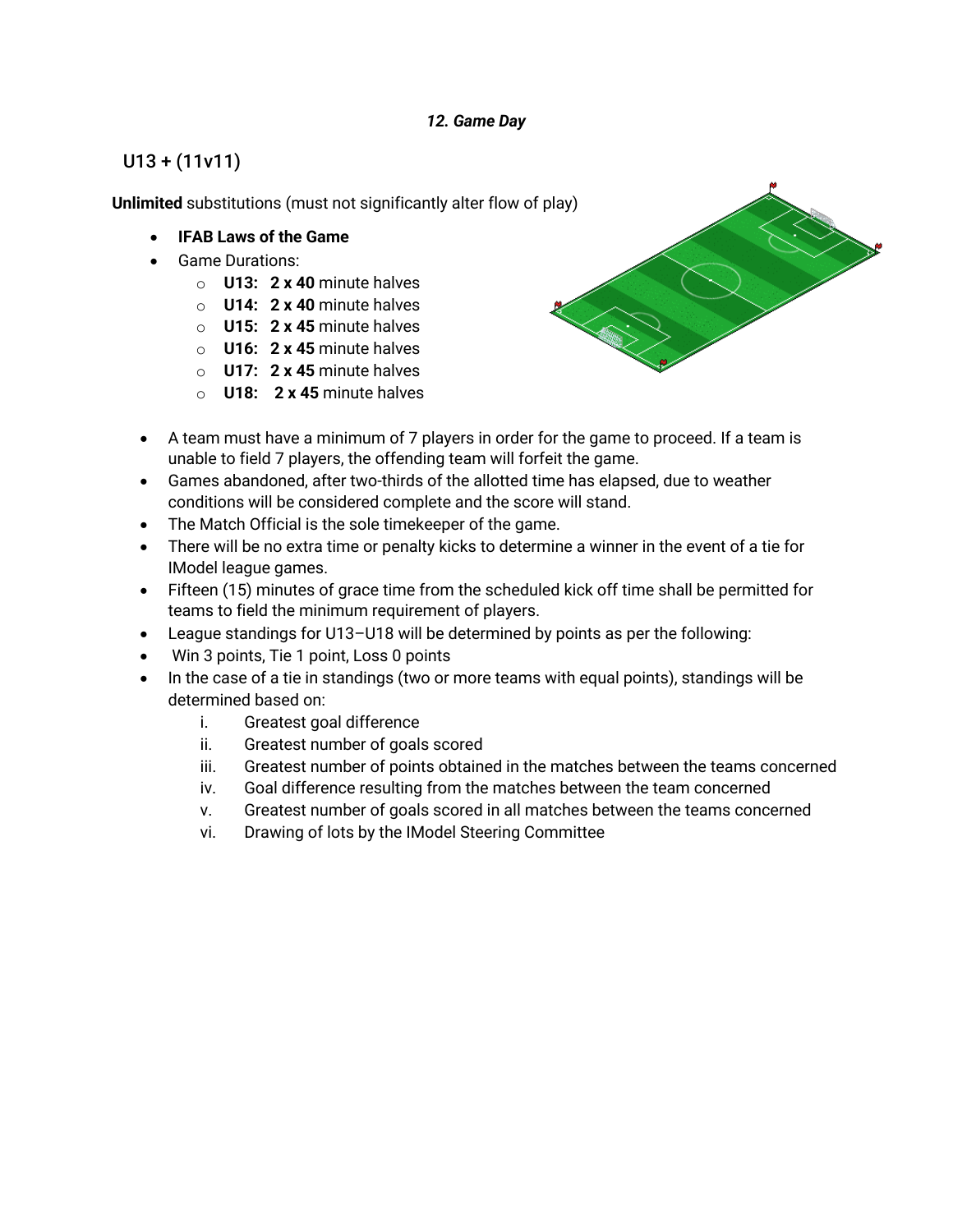#### *13. Scheduling*

Under no circumstances will teams be allowed to postpone games.

- 13.1 All games will be played as scheduled unless:
	- i. The Match Official insist on a postponement due to weather or field conditions
	- ii. A game is postponed due to unforeseen circumstances out of the control of both teams.
	- iii. A game is postponed at the discretion of one of the following:
		- i. For Competitive 1 DG Sports
		- ii. For Competitive  $2 -$  the respective District Association

Block Off Dates – Qualifying and C2 – District, C1 DG Sports to be determined before the season begins

#### *14. Rescheduled Games*

- a) The home squad must provide rescheduled games to the league within 7 days of the originally scheduled fixture.
- b) All rescheduled games must be played one week prior to the Championships.
- c) If a game is postponed for any reason, the Home Team MUST provide reschedule fixtures to the respective league within 7 days of the originally scheduled date. Failure to do so will result in the home teams' forfeiture of the home advantage and the opposing team will provide a date and field for the rescheduled game within 7 days at the home teams' expense.
- d) In the event that a team advises the league in writing, less than 48 hours in advance, that it will be unable to field a team for a scheduled league game, the team will be fined as per IModel Fees and Fines and the game will be considered a forfeit and will not be rescheduled.
- e) Teams found in default, or do not show for a game will be fined as per the IModel Fees and Fines.

Anything not covered in these rules will be at the discretion of the IModel Steering Committee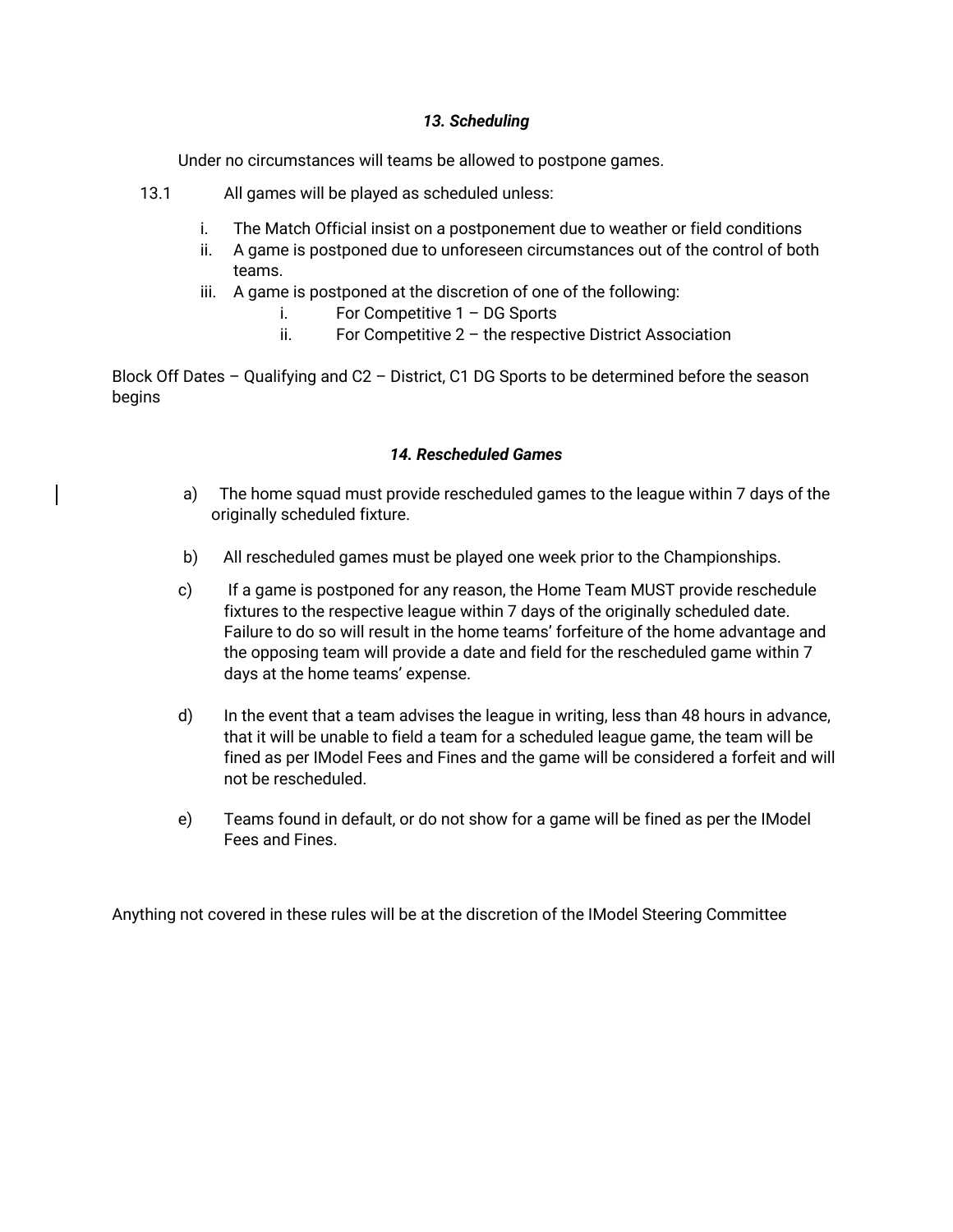## Section VII – Discipline

#### *15. IModel Discipline*

IModel Competitive 1 Discipline Panels shall be appointed by Ontario Soccer.

IModel Qualifying and Competitive 2 Discipline Panels shall be appointed by their respective District Association.

#### **Jurisdiction**

The IModel Discipline Panel shall be responsible for handling all cases of reported misconduct for Players, Team Officials, Administrators, and Clubs, as per Ontario Soccer's **Operational Procedures Section 12.0 Discipline.**

Each IModel Club is responsible for the actions of their team officials, players, spectators, and administrators. Team officials, players, spectators and administrators shall be made aware of the IModel and Ontario Soccer's Discipline Procedure.

C1 -Discipline will take place every Wednesday of the IModel Season. Dates will be posted on the league website. Qualifying and C2 will follow the respective District Discipline procedures.

There are **no appeals of DBR decisions**, except where a decision has been made that is in contravention of, or not in accordance with an Ontario Soccer Published Rule. Unless otherwise indicated by the IModel Discipline Panel, hearings shall take place on the next available and convenient date.

C1: In cases where Discipline by Hearing (DBH) is mandatory, the appropriate parties will be notified and an administration fee of \$100 will be charged to the club responsible for the accused. Qualifying/C2 – District policy

## **Request for Discipline Hearing**

a) A Registrant is entitled to know for which offence they have been dismissed from a game, and may request from their Governing Organization a copy of the report within twenty four (24) hours of the dismissal so that the registrant(s) upon receiving the report will have seventy two (72) hours to request a hearing if permitted as per Ontario Soccer's Operational Procedures Section 12, Procedure 5.2.6.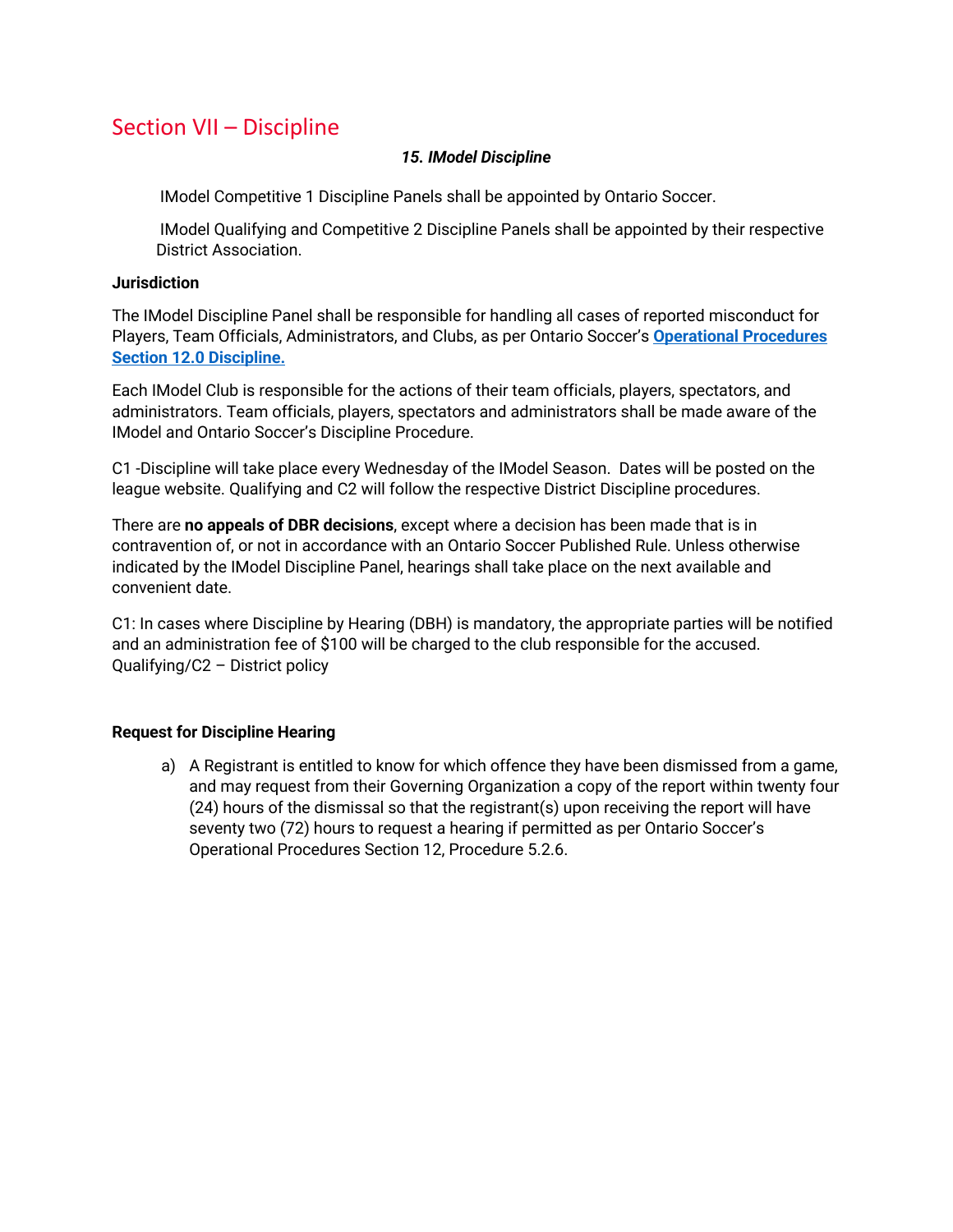- b) Such a request, and subsequent hearing, must adhere to the following procedures:
	- i. The Request for a hearing must be forwarded in writing, by email to and received no later than 72 hours following receipt of the dismissal in which the alleged misconduct occurred to the following:
		- \* For Competitive 1 mmckinnon@ontariosoccer.net
		- \* For Qualifying/Competitive 2 the respective District Association
	- ii. A \$250 Fee must accompany the Request for a Hearing as per Ontario Soccer Schedule of Fines, Fees, Bonds and Penalties**.**

#### General Discipline Rules

- a) The accumulation of cautions shall only apply to IModel competition.
- b) Suspensions, penalties and fines are levied by the IModel Discipline Panel and in accordance with Ontario Soccer's Operational Procedures **Section 12 - Discipline**.
- c) When the accused is found guilty, the IModel Discipline Panel shall have the power to order the accused:
	- i. To be suspended from all or any specific soccer activity for a stated period of time,

in accordance with Ontario Soccer Operational Procedures;

- ii. To be suspended for a specific number of games in the IModel competition; and
- iii. To be fined (with or without suspension) for Organizations and Team Officials.
- d) In the case of "suspensions for a stated period of time":
	- i. The "beginning date" of a suspension shall be determined by the IModel Discipline Panel and will commence within an appropriate timeline following the Discipline Hearing in which the player, team official and/or club is found guilty.
- e) In the case of "suspensions for a specific number of games":
	- i. IModel will communicate the specific matches from which the player is suspended to the Club, in writing, via email.

#### Fines and Penalties

- a) Fines for IModel specific Non-Compliance are listed in **"Appendix C"**.
- b) A player who has been suspended in the league, shall not be permitted to "play-up" for any other teams until after the scheduled date of the final game covered by his/her suspension.
- c) Any suspensions at the end of the season will be carried over to the next outdoor season.

#### *16. Appeals*

*a)* Appeals of IModel decisions shall be submitted to Ontario Soccer's Appeal Case Manager via appealcasemanager@ontariosoccer.net within 14 days of receiving the decision and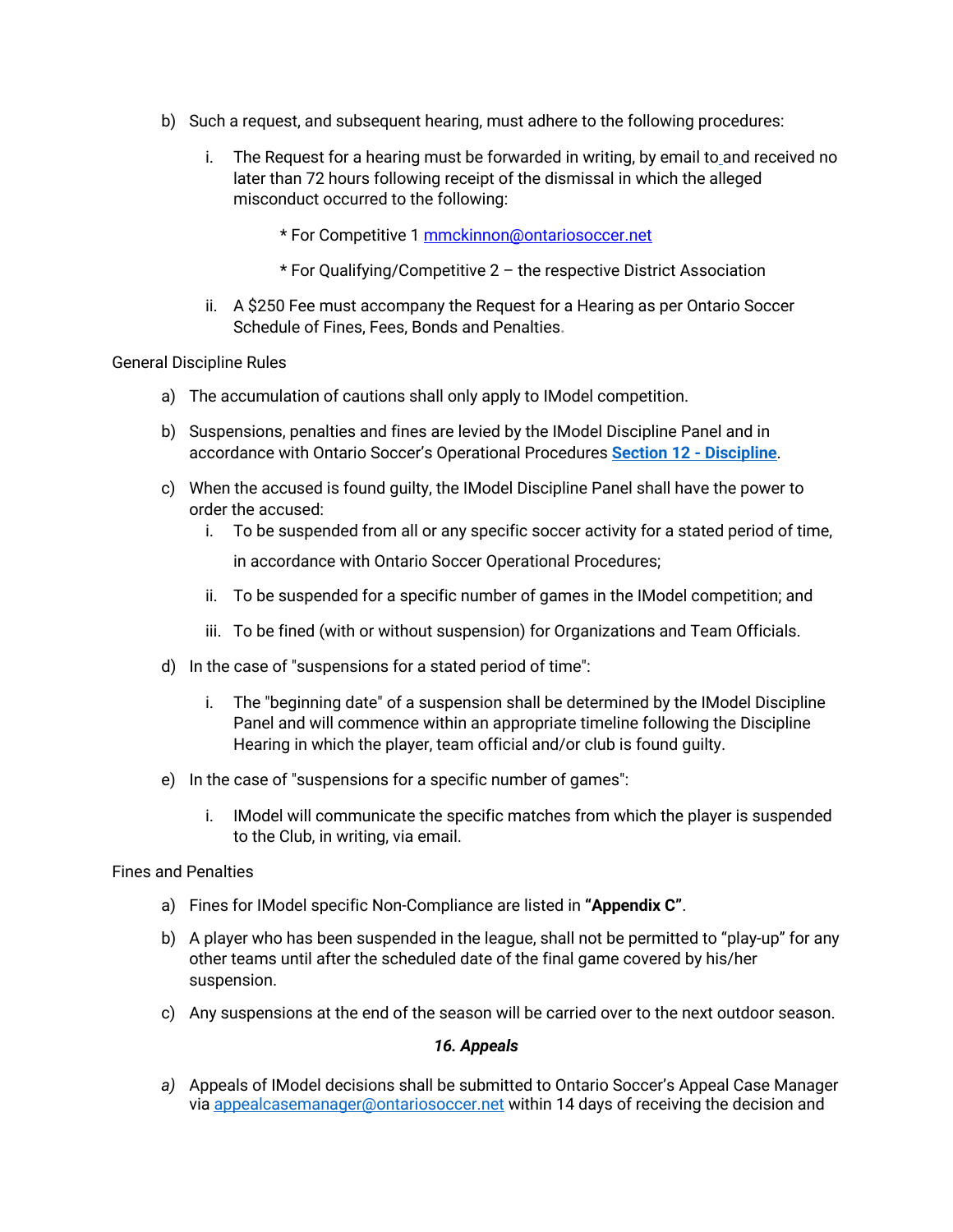the Rights to Appeal information. Appeals will be processed in accordance with Ontario Soccer's Operational Procedures **Section 13 – Appeals**.

## Section VIII – Protests

## *17. IModel Protests*

- a) A team official should inform the Match Official that the game is "being played under protest". The Match Official will record this on the game sheet prior to the beginning of the game. The game shall be played. A team refusing to play may be subject to disciplinary action.
- b) Notice of "Intent to Protest" must be sent via email within twenty four (24) hours of the completion of the game to one of the following: IModel Competitive 1 – mmckinnon@ontariosoccer.net IModel Qualifying/Competitive 2 – the respective District Association
- c) C1- All Protests MUST be received within twenty four (24) hours of the completion of the game and MUST be accompanied with the \$400 protest fee in the form of a cheque or money order. Registered mail, certified cheque or money order within three (3) business days of the game. Qualifying/C2 – District policy
- d) Where a game is played under protest, such fact must be noted on the team sheet and a formal protest must then be lodged as stipulated in a) above.
- e) Protest pertaining to the eligibility of a player will not be entertained if registration identification is not checked prior to the game.
- f) Objections to field conditions, equipment, goalposts, ball, or jersey colors DO NOT CONSTITUTE GROUNDS FOR A PROTEST. Objection of this nature, however, should be reported to the league.
- g) Protests will not be entertained if the issues is, according to the IFAB laws of the game, at the discretion of the match official.

## Section IX – Match Officials

## *18. Match Officials*

- a) All Match Officials shall be governed by the Code of Conduct and Ethics of Ontario Soccer, Match Officials Protocols and Canada Soccer Rules and Regulations. Failure to do so will result in discipline.
- b) It is the responsibility of the Match Official to report the game and all discipline issues that occurred in the game, to the respective League office (C1, Qualifying/C2) within 48 hours from the completion of the game. Failure to do so will result in disciplinary action as per Ontario Soccer policies.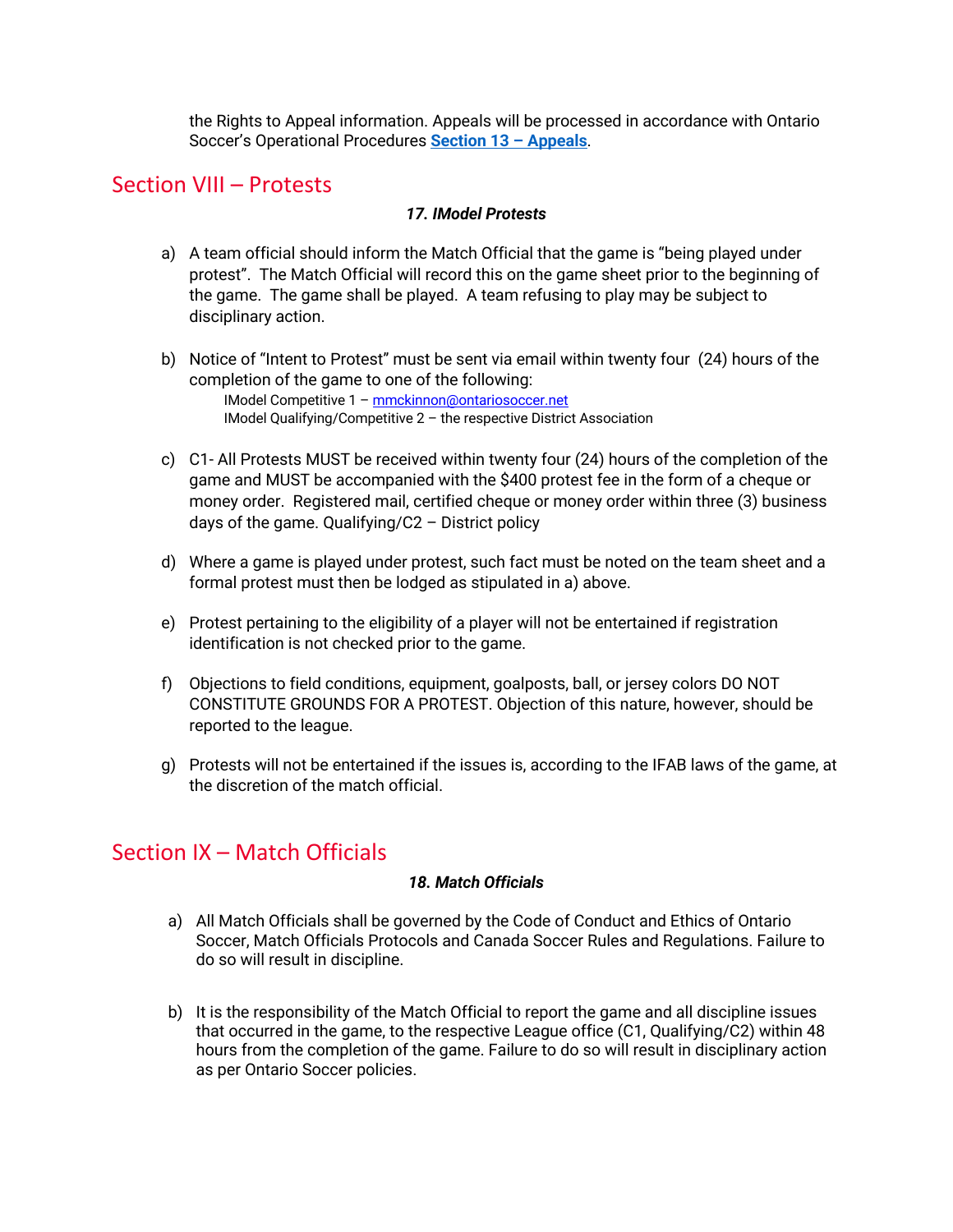- c) The Match Official is the sole authority in determining the safety and playability of the field. The decision of the Match Official to cancel or abandon the game is final.
- d) **Match officials will not be paid at the field.** Clubs will be invoiced for the Match Officials fees and the Administration of the respective leagues will pay each official when assignments are complete.
- e) When/if the Match Official must declare the game cancelled or abandoned prior to the start of the game, the Match Official shall be paid 50% of the game fee. The Match Official will be required by the League to collect the game sheets at the field and submit the game report within 48 hours or will be subject to discipline.
- f) In the case of a game forfeit/no show by a team, the forfeited team will be charged  $2x$ the total Match Official Fee by their respective District Association.

Match Official Fees (2022)

| <b>Age Classification</b> | Referee Fee - Grade 7 | Assistant Referee (x2)- Grade 6 |
|---------------------------|-----------------------|---------------------------------|
| Under 13 & Under 14       | \$50                  | \$40                            |
| Under $15 +$              | \$60                  | \$45                            |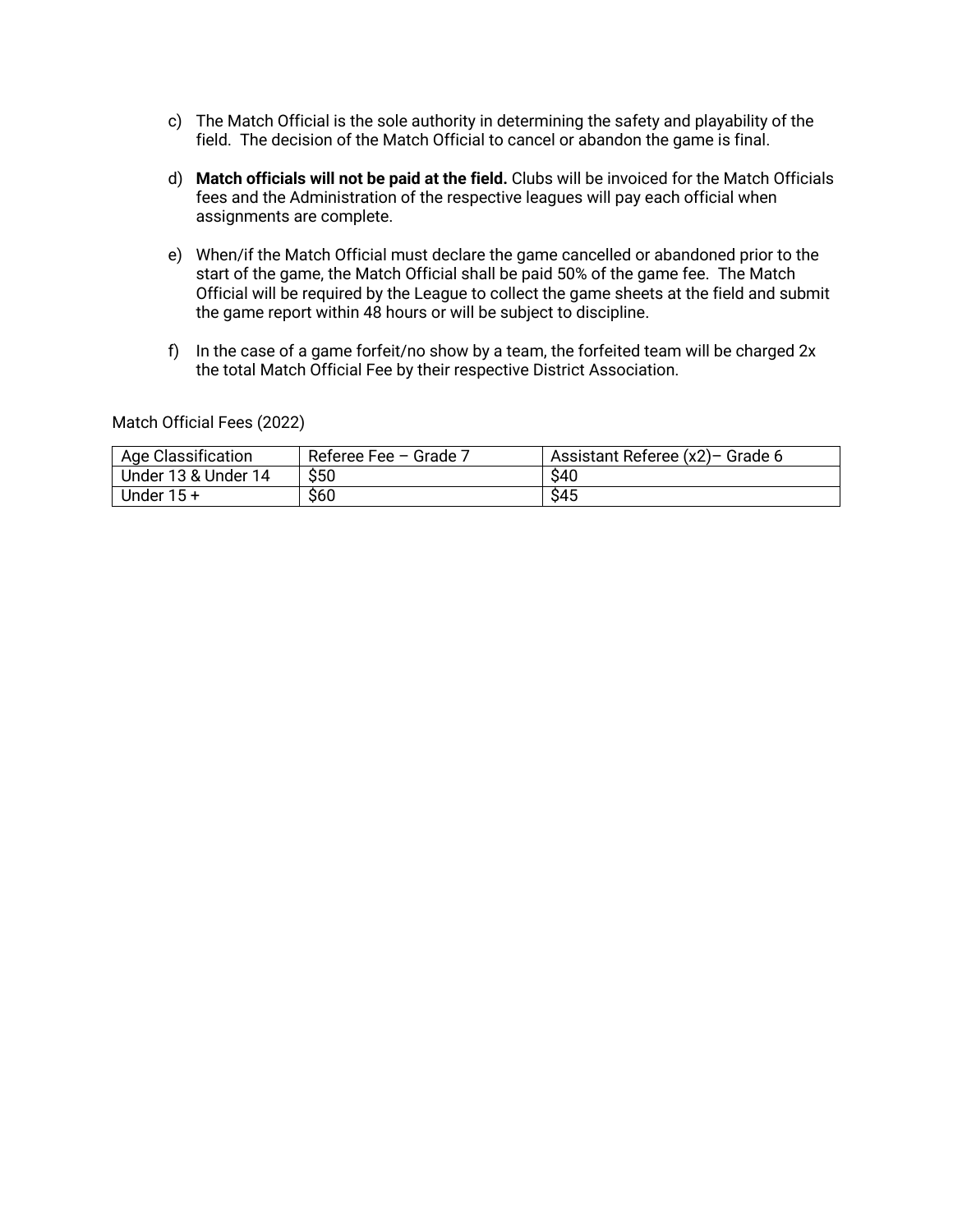## Section X – Championships

#### *19. Championship Showcase (C1)*

- a) The Championship showcase schedule will be determined by the League Administrator (DG Sports).
- b) The C1 finals are scheduled to be held on the first weekend in November at the Ontario Soccer Centre.
- c) Games ending in a tie after regulation time has expired, will go directly to kicks from the penalty mark.
- d) Ontario Soccer will be responsible for all aspects regarding the administration and execution of the Championship weekend.
- e) Ontario Soccer will be responsible for the assigning and compensation of the Match Officials.

#### *20. Conference Championship (C2)*

- a) The Conference Championship will be determined by the respective District League Administrator.
- *b)* The finals are scheduled to be held on the first weekend of October.
- *c)* Games ending in a tie after regulation time has expired, will go directly to kicks from the penalty mark.
- *d)* The Respective District Association will be responsible for all aspects regarding the administration and execution of the Conference Championship weekend.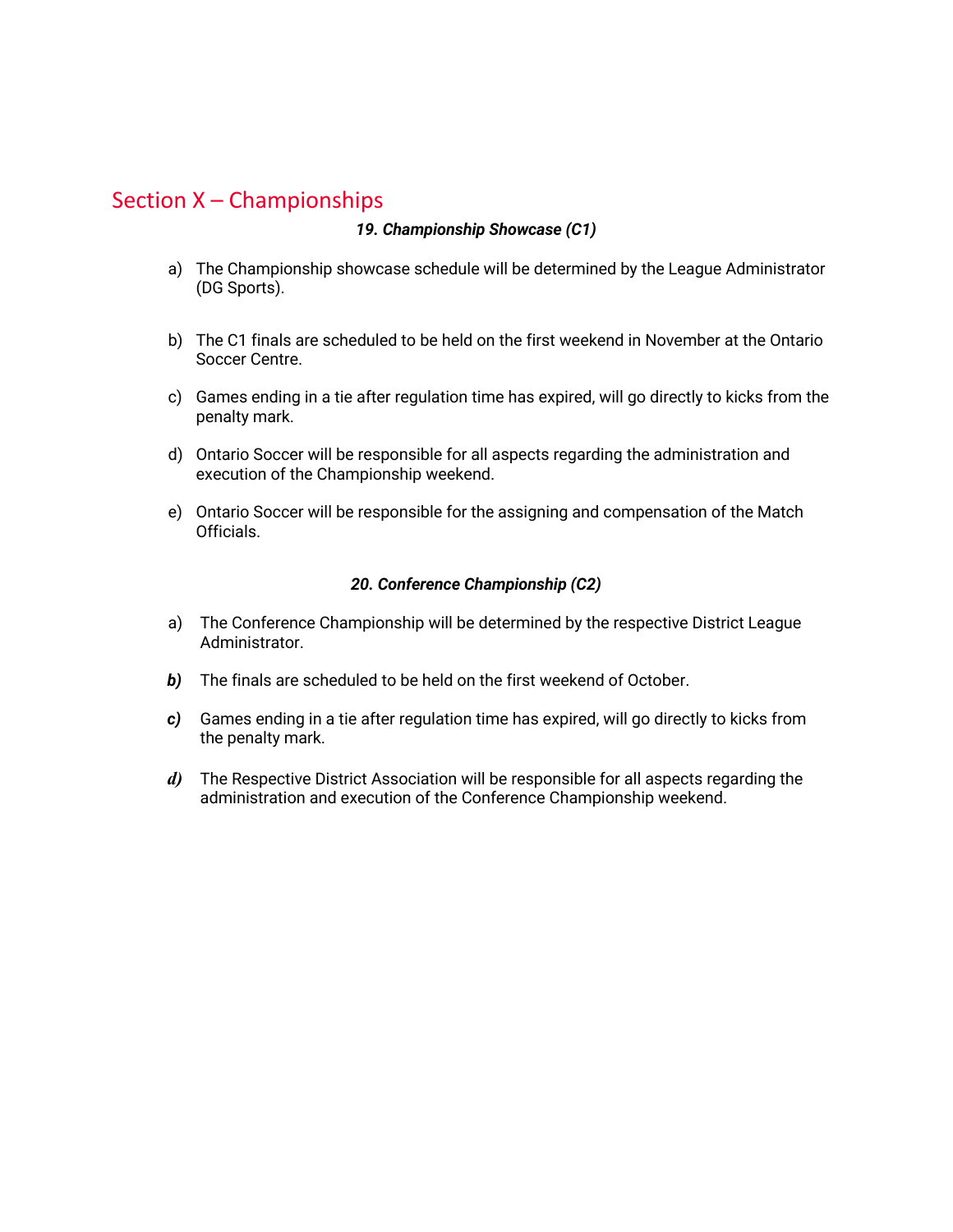## Appendix A – Code of Conduct

IModel has endeavoured to provide a unique competitive program to its members that strives to provide the best possible conditions for player development.

The purpose of this program is to allow players to showcase their skills and put into practice the training they received from the professional staff at the member academies.

To that end, IModel enforces a strict Code of Conduct for sideline behaviour that ALL participants in this program are expected to follow

## *Coaching Staff Conduct:*

- Be respectful of the referee and your opponents
- Refrain from using foul or abusive language
- Limit the amount of coaching done from the sidelines to only when necessary
- Keep your players and fans under control
- Remember that the score of the game is secondary to the opportunity for your players to demonstrate and improve their game
- Present a professional example to your players before, during and after competitions

## *Players Conduct:*

- Be respectful of the referee and your opponents
- Refrain from using foul or abusive language
- Remember that you are here to provide a strong performance, and that the result of the match is secondary to its benefit as a development tool

## *Fans Conduct:*

- Be respectful of the referee and the teams on the field
- Refrain from using foul or abusive language
- Keep comments positive
- Refrain from coaching from the sidelines
- Remember that you are here to support your child, not win a game where the final result is not the primary focus
- Keep in mind that your attendance at IModel events is a privilege, not a right, and that the Club will be held responsible for the behaviour of its fans

## *Club Conduct:*

- Each member is required to respect the aims and objectives and comply with all Published Rules of the Association.
- Clubs shall not solicit players signed full-time with other clubs.
- Clubs shall make every effort to ensure that coaches and parents understand that players signed with other member clubs are not to be approached in a manner that can be construed as an attempt to recruit.
- Clubs will not engage in actions that bring IModel, its members or the game of soccer into disrepute.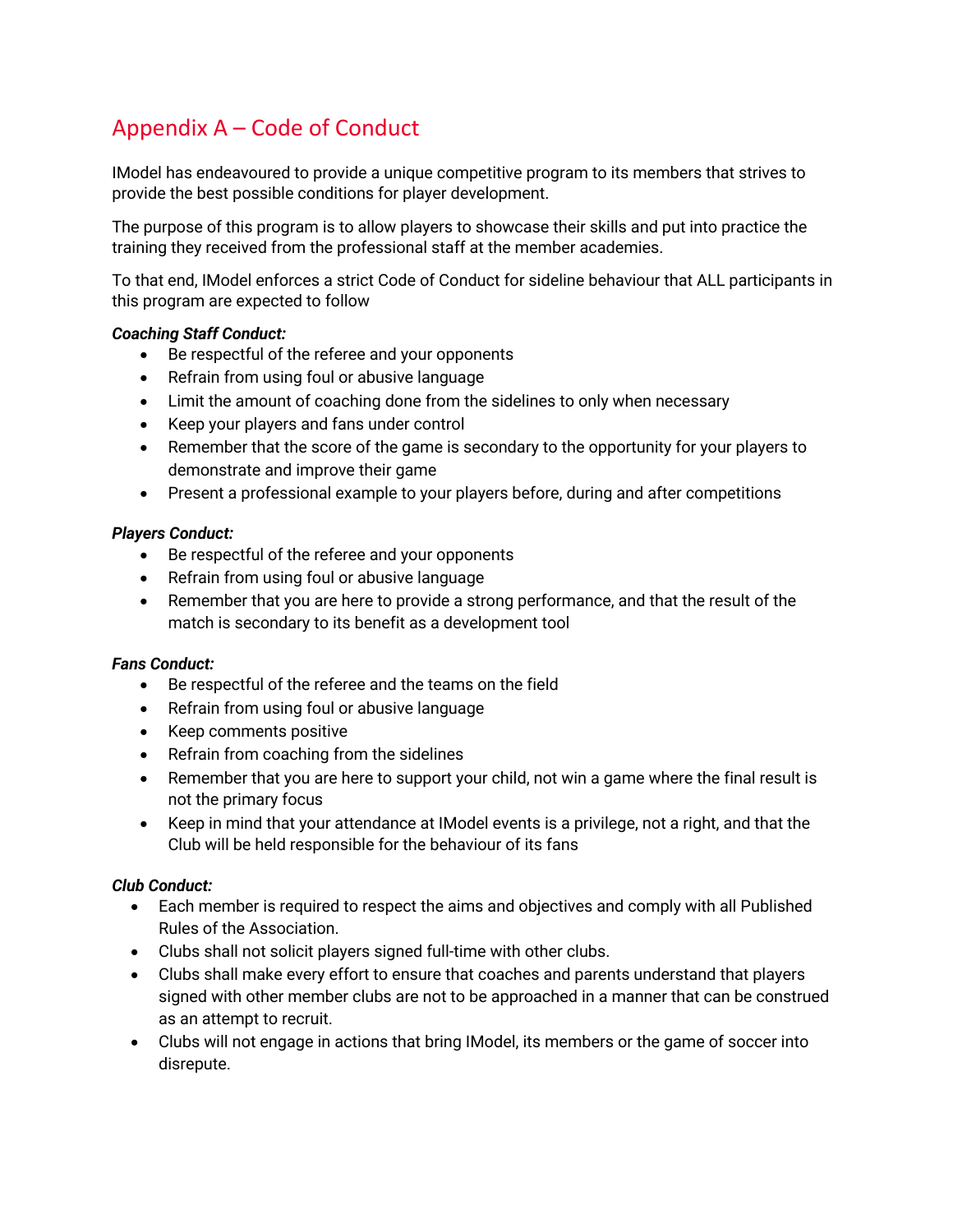## Appendix B – Game Day – Best Practices

Registration Identification Procedure

- All players form 2 individual lines by team
- Each player holds their own identification with the photo showing
- A team official from the opposing ream, with a copy of the team's game sheet and DASER, inspects each Registration Identification to the player and team officials
	- i. Match the player Registration Identification photograph to the player
	- ii. Match the Registration Identification to the DASER
	- iii. Check the back of the Registration Identification for discipline
	- iv. Match the Coach Registration Identification photograph to the team official
	- v. Check the next page for coaching certification pertaining to the age division
	- vi. Match the Coach to the DASER
	- vii. Check last page for discipline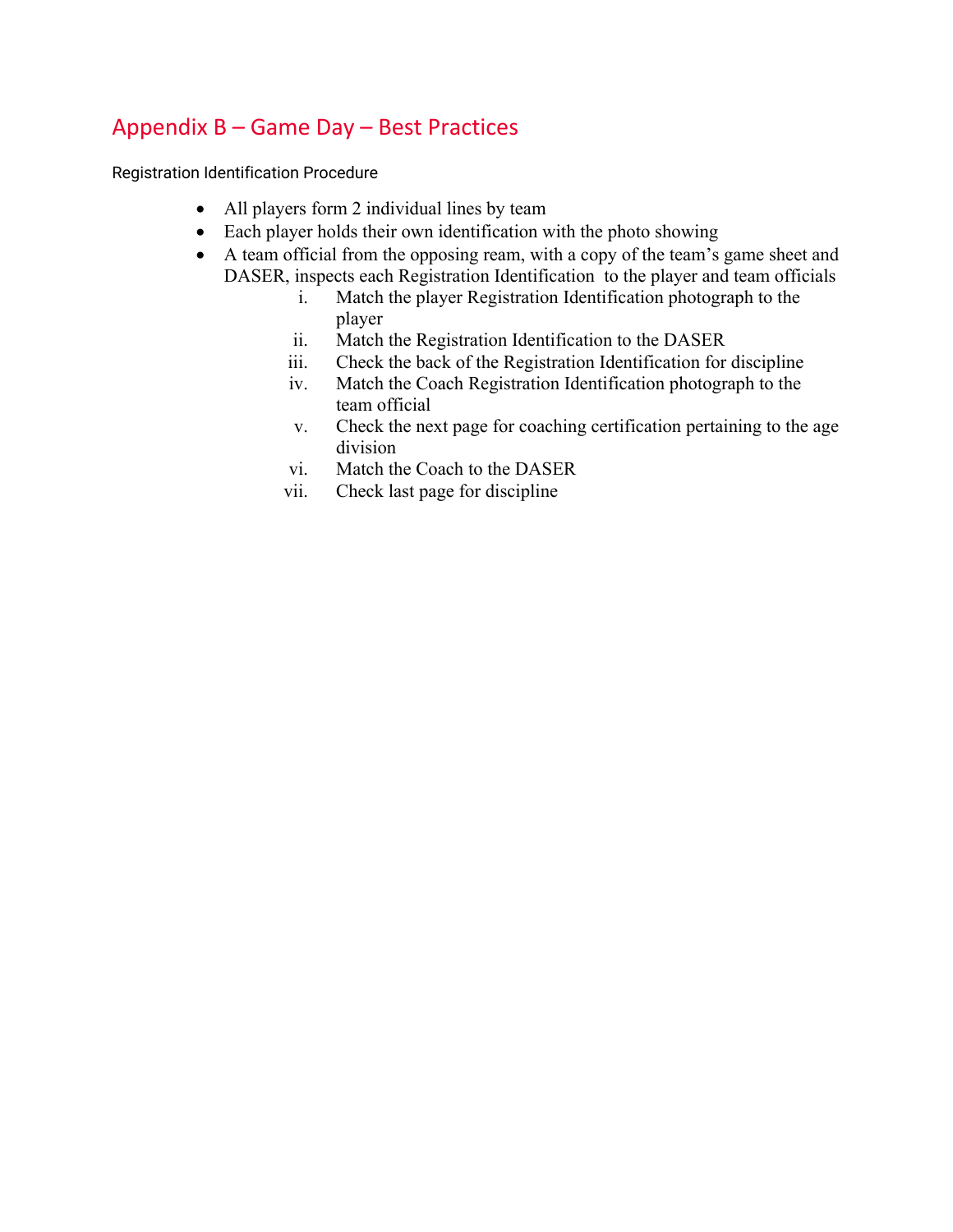| <b>INFRACTION</b>                  | <b>DESCRIPTION OF INFRACTION</b>                                                                   | 1 <sub>ST</sub><br><b>OFFENCE</b>                               | 2nd + SUBSEQUENT<br>OFFENCES *                                 |
|------------------------------------|----------------------------------------------------------------------------------------------------|-----------------------------------------------------------------|----------------------------------------------------------------|
| 1.1                                | Failure to provide IModel Game Sheet, or,<br>provide handwritten Game Sheet                        | \$50                                                            | \$100                                                          |
| 1.2                                | Team Officials or Players in Violation of<br><b>IModel Code of Conduct</b>                         | \$250                                                           | \$500                                                          |
| 1.3                                | Failure to present Approved Team Roster<br>Report alongside Player Registration<br>Identification. | \$100                                                           | \$200                                                          |
| 1.4                                | Failure to Comply with any stated IModel<br><b>Registration Deadlines DISTRICT/C1</b>              | \$100                                                           | \$250                                                          |
| 1.5                                | Late Payment on Fees and Fines                                                                     | \$50                                                            | \$100                                                          |
| 1.6                                | Failure to present Ontario Soccer Player or<br>Team Official Registration Identification           | \$250                                                           | \$500                                                          |
| 1.7                                | Failure to attend a mandatory IModel<br>meeting                                                    | Warning                                                         | \$100                                                          |
| 1.8<br>Team Withdrawal DISTRICT/C1 |                                                                                                    | After April $1st$ –<br>\$500 Fine and<br><b>Forfeit Deposit</b> | After May $1st$ –<br>\$1500 Fine and<br>Loss of League<br>Fees |
| 1.9                                | Defaulted game when travelling less than<br><b>200 kms</b>                                         | \$500, Game<br>Forfeit                                          | \$1000, Game<br>Forfeit                                        |
|                                    | Defaulted game when travelling more than<br>200 kms                                                | \$1000, Game<br>Forfeit                                         | \$2000, Game<br>Forfeit                                        |

## Appendix C – IModel Fines and Penalties

Anything not covered here will be in accordance with the Standard Penalties for Misconduct Tables in Ontario Soccer's Operational Procedure 12 - Discipline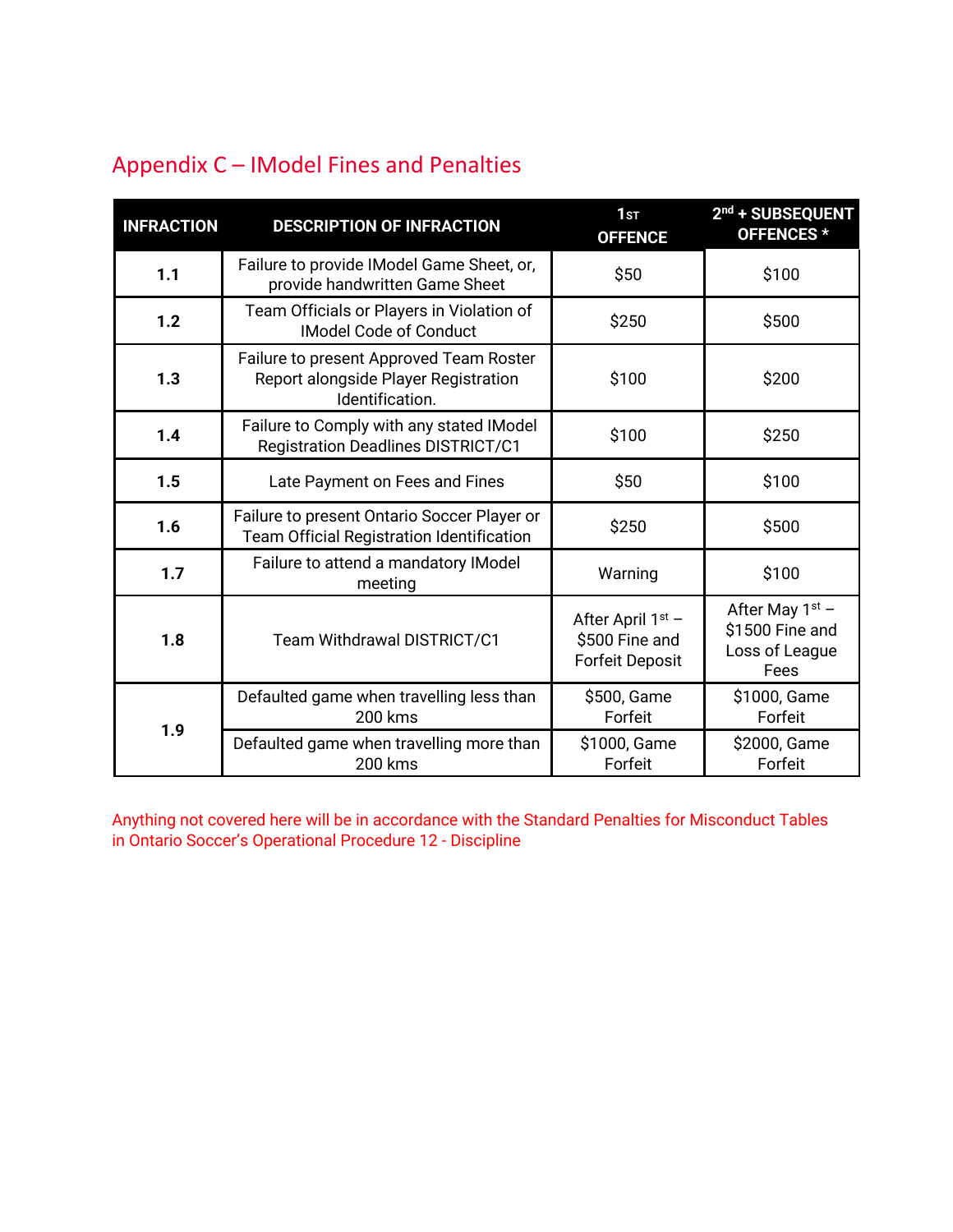# Appendix D – IModel Fees

| <b>CODE</b> | <b>DESCRIPTION OF FEE</b>                         | <b>FEE AMOUNT</b>                                     |
|-------------|---------------------------------------------------|-------------------------------------------------------|
| 2.1         | League Fee                                        | \$600                                                 |
| 2.2         | <b>Request for Hearing</b>                        | \$250<br>(\$150 will be returned if found not quilty) |
| 2.3         | <b>Request for Hearing</b><br>Postponement        | \$50                                                  |
| 2.4         | <b>DBH</b><br>(When required by Discipline Panel) | \$100                                                 |
| 2.5         | <b>Protest Fee</b>                                | \$400<br>(\$350 refunded if protest upheld)           |
| 2.6         | Late Team Application Fee                         | \$150                                                 |
| 2.7         | <b>Match Official Fees</b>                        | U13-U14 Referee \$50 AR (x2) \$40                     |
|             |                                                   | U15-18 Referee \$60 AR(x2) \$45                       |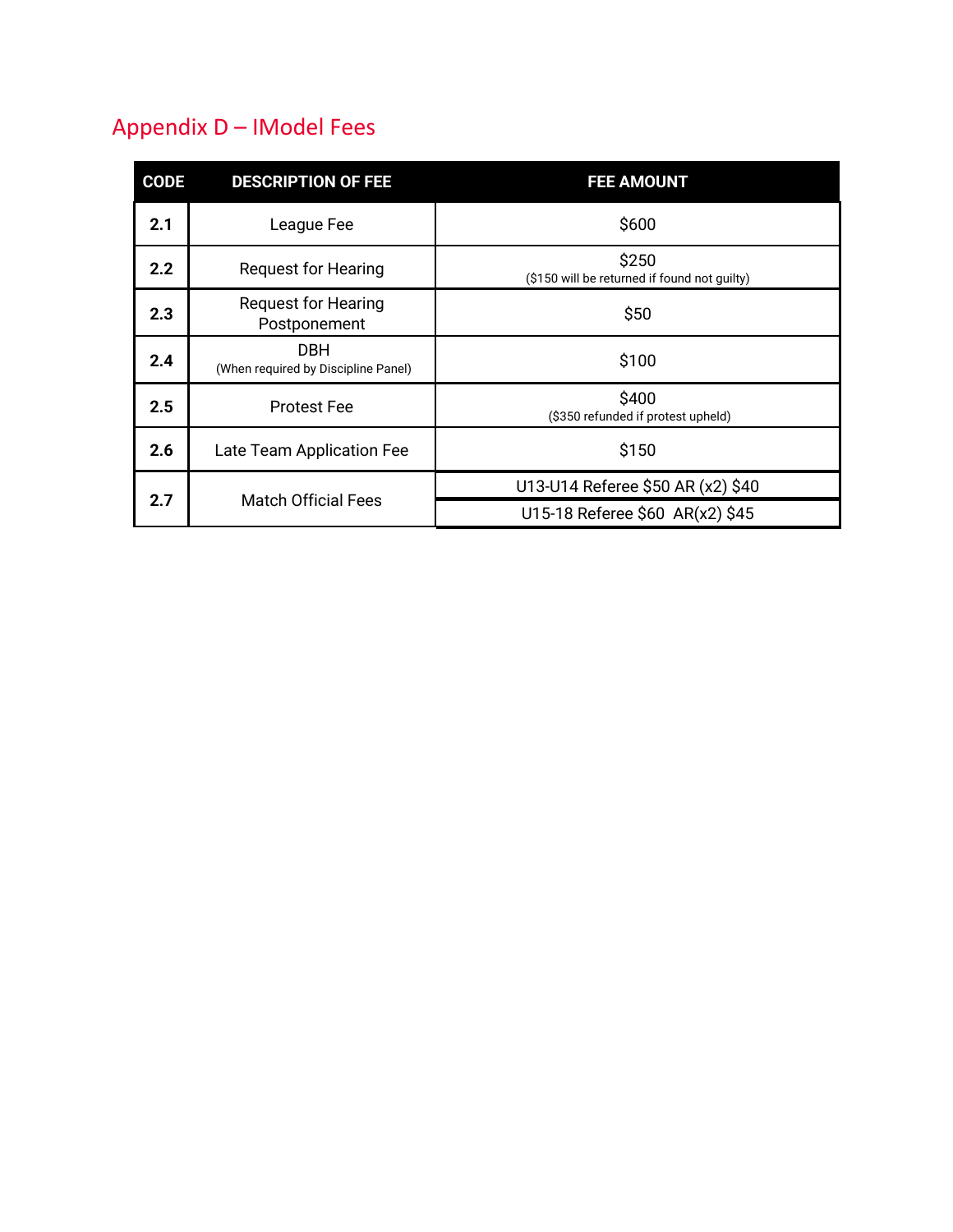# Appendix E – IModel/Ontario Soccer Contacts

 $\overline{\phantom{a}}$ 

| <b>LEAGUE OPERATIONS</b>                                                                                    |                               |              |
|-------------------------------------------------------------------------------------------------------------|-------------------------------|--------------|
| <b>Melissa McKinnon</b><br>Competitive 1 League Administrator                                               | mmckinnon@ontariosoccer.net   | 905-264-9404 |
| Bryan Rosenfeld<br>Interim Director, Soccer Operations &<br><b>Provincial Xcel</b><br><b>Ontario Soccer</b> | brosenfeld@ontariosoccer.net  | 905-264-9390 |
| Durham Region SA                                                                                            | mgibson@durhamregionsoccer.ca | 905-436-8620 |
| East Central Ontario SA                                                                                     | Ecosa-m.rowe@outlook.com      | 705-876-0296 |
| <b>Huronia District SA</b>                                                                                  | hdsa@hdsasoccer.ca            | 705-739-6729 |
| North York SA                                                                                               | nysa@nysoccer.ca              | 416-667-0550 |
| Scarborough SA                                                                                              | ssasoccer@bellnet.ca          | 416-285-8002 |
| Toronto SA                                                                                                  | agould@torontosoccer.net      | 416-783-7515 |
| <b>York Region SA</b>                                                                                       | slongworth@yrsa.ca            | 905-660-3029 |

| <b>OPERATIONAL CONTACTS / WEBSITES</b>                              |                                     |  |
|---------------------------------------------------------------------|-------------------------------------|--|
| <b>DISCIPLINE &amp; APPEALS</b>                                     | appealcasemanager@ontariosoccer.net |  |
| <b>ONTARIO SOCCER IModel SECTION</b>                                | www.ontariosoccer.net/imodel        |  |
| <b>AHEG/TRAVEL APPROVAL &amp;</b><br><b>INTERNATIONAL TRANSFERS</b> | ctms.ontariosoccer.net              |  |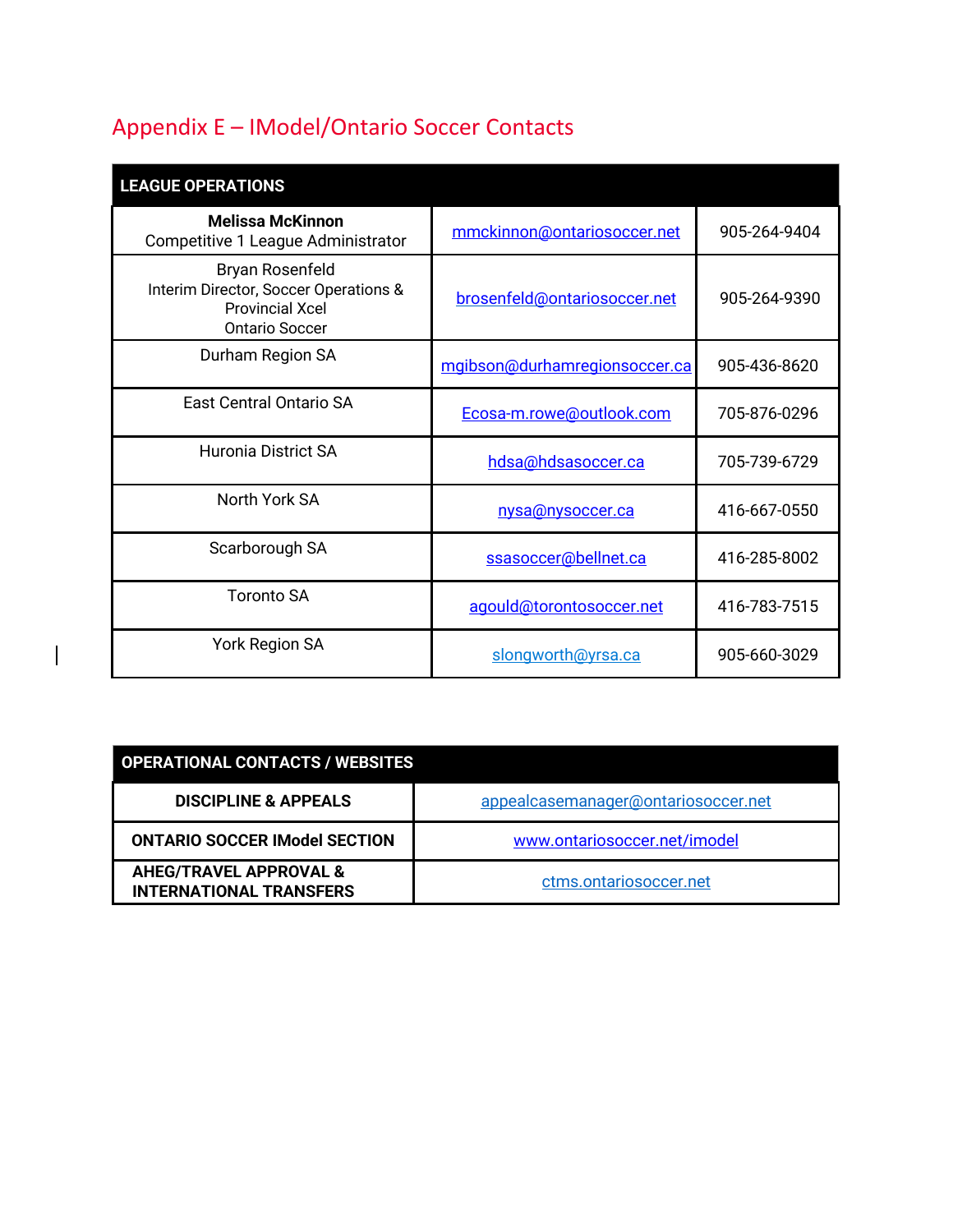## Appendix F – Key Dates

| <b>KEY DATES</b>                    |                                                    |
|-------------------------------------|----------------------------------------------------|
| <b>2022 Application Deadline</b>    | January 31, 2022                                   |
| <b>Qualifying Season*</b>           | May $24^{\text{th}}$ - June $26^{\text{th}}$       |
| <b>Competitive 2 Season</b>         | July 11 <sup>th</sup> - September 30 <sup>th</sup> |
| <b>Competitive 1 Season</b>         | July 11 <sup>th</sup> - October 30 <sup>th</sup>   |
| <b>Championship Showcase (C1)</b>   | November $5th$ – $6th$                             |
| <b>Conference Championship (C2)</b> | October $1st - 2nd$                                |
| <b>League Break</b>                 | June $27th$ – July 10 <sup>th</sup>                |

## Appendix G – Match Days

| <b>AGE GROUP</b> | <b>GENDER</b> | <b>PLAYING DATES</b>        |
|------------------|---------------|-----------------------------|
|                  | Girls         | Monday / Weekends           |
| Under 13         | <b>Boys</b>   | Tuesday / Weekends          |
| Under 14         | Girls         | Thursday / Weekends         |
|                  | <b>Boys</b>   | Wednesday / Weekends        |
| Under 15         | Girls         | Monday / Weekends           |
|                  | <b>Boys</b>   | Thursday / Weekends         |
| Under 16         | Girls         | Tuesday / Weekends          |
|                  | <b>Boys</b>   | Tuesday / Weekends          |
| Under 17         | Girls         | Wednesday / Weekends        |
|                  | <b>Boys</b>   | Thursday / Weekends         |
| Under 18         | Girls         | Tuesday/Thursday / Weekends |
|                  | <b>Boys</b>   | Monday/Wednesday / Weekends |

**\*\*NOTE: Some games may need to be played on Weekends for all age groups/genders.**